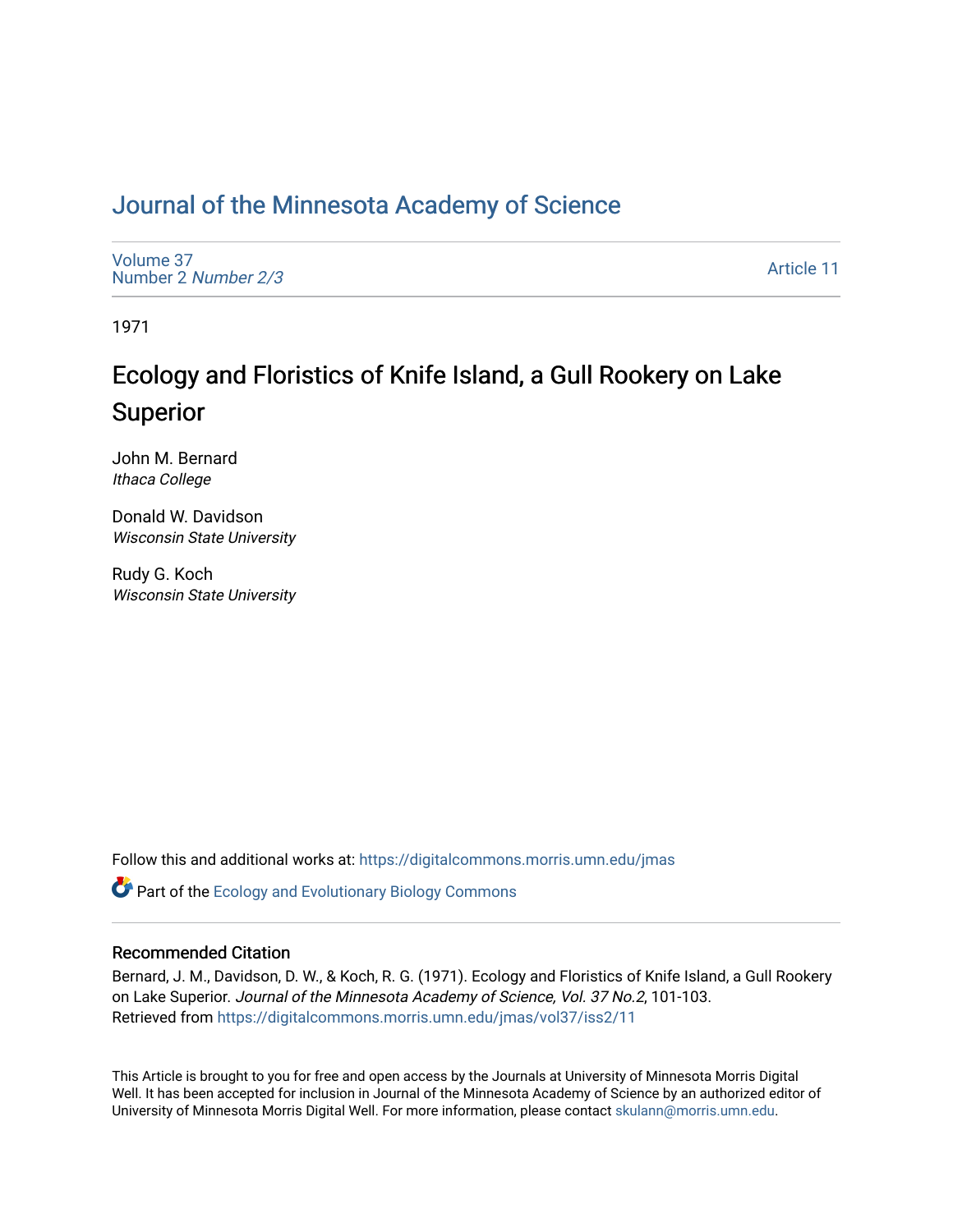# **Ecology and Floristics of Knife !sf.and, a** *Gull* **R,ookery on Lake Superior**

JOHN M. BERNARD,\* DONALD W. DAVIDSON,\*\* and RUDY G. KOCH\*\*\*

ABSTRACT - Certain aspects of the ecology and floristics of Knife Island, Minnesota, a small gull rookery on the north shore of Lake Superior, were studied. 63 species of vascular plants, and 23 species of Bryophytes were collected, including one newly recorded in this state. Very high levels of soil organic matter, phosphate, and potassium were present, and low pH levels (ranging from 3.6 to 4.2) were found. These levels appear to reflect the intensive use of the island by the herring gulls. It is concluded that the major factor controlling the development of the flora and vegetation of Knife Island is the herring gull population.

Knife Island is a small, rocky island approximately 300 x 800 feet in size located just off the North Shore of Lake Superior at the village of Knife Island.

The island is of particular interest because it is a rookery for large numbers of Herring Gulls *(Larus argentatus)* during the early summer. Hofslund (1959) stated that the island supports at least 250 breeding birds per year. He banded some 500 young in one year. He further noted that most of the nests are located on bare rock on the mainland side of the island. Hofslund (personal communication) states that the number of breeding birds present may have increased since the 1959 report.

There is little published information on the effect birds and their excrement have on vegetation, and more reports were found on Great Blue Heron Rookeries. Fahey (1968) noted dead and dying red and white pine trees in the Great Blue Heron *(Ardea herodias)* colony at Kirk Lake, Minnesota, and Hanlon ( 1956) noted that shrub underbrush was killed by excrement in the Heron Island Rookery he studied, also in Minnesota. D. W. Davidson (unpublished) noted large numbers of dead red pines and restricted development of ground vegetation in a Great Blue Heron Rookery on Basswood Lake in southern Ontario, Canada.

One other small island on the North Shore (Beaver Island) has been studied (Lakela, 1948). She noted birch-conifer forest developed on the island which had a flora typical of the adjacent mainland. She also noted a Herring Gull Colony on Beaver Island, but did not discuss the possible impact of nesting activities on the flora and vegetation of the island. Hofslund (1952, 1959) has previously conducted extensive banding and migration

- \* JOHN M. BERNARD, B.S., University of Minnesota, Duluth; M.S., Ph.D., Rutgers. Currently associate professor, Department of Biology, Ithaca College, New York.
- \*\* DONALD W. DAVIDSON, B.A., University of Minnesota, Duluth; Ph.D., Rutgers. Currently, associate professor, Department of Biology, Wisconsin State University, Superior.
- \*\*\* RUDY G. KocH, B.S., Concordia Teachers College, Seward, Nebraska; M.A., University of Missouri, Kansas City; **M.S.** Oregon State University; Ed.D., Oklahoma State University, Stillwater; Currently, assistant professor, Department of Biology, Wisconsin State University, Superior.

*Journal of, Volume Thirty-seven, Nos. 2 and 3, 1971* 

pattern studies on Knife Island, in conjunction with the Duluth Bird Club.

Our objective was to determine what effect the large population of birds has had on the flora, vegetation, and soils of this small island.

Geologically, Knife Island is an extension of the Stoney Point Sill (Diabase) which extends along the north shore just south of the island, then emerges on the surface as Knife Island (Schwartz, 1949, Dr. John W. Green, personal communication).

Collecting trips for this study were made in the summer of 1968 and fall of 1969. Vascular species were collected on both trips while Bryophytes were collected in 1969 only. Voucher specimens of all plants cited are located in the Wisconsin State University - Superior. Some duplicate Bryophyte collections were deposited in the University of Minnesota Herbarium in Minneapolis.

Soils were collected in 1969 from the 0-10 cm. depth at 4 locations selected to represent characteristic areas of bird activity.

#### **Results and observations from three areas**

There are three distinct areas on the island: 1) the gently sloping lake side, which is essentially bare rock exposed to periodic intense wave action, 2) the mainland side, characterized by a vertical rock cliff approximately one meter high at the northeast end to three meters high at the southwest end, and 3) a small forest of Mountain Ash ( *Pyrus americana)* in the middle of the island.

The shore side and much of the small forest both are modified by Gull activities. White excrement almost covers the rock surfaces, and dead birds are common in crevices. The white color of excrement on the rocks is readily visible from the Knife Island Harbor (nearly half a mile away). The interior of the small forest is mostly bare and trampled.

The small forest is almost entirely Mountain Ash, with a few paper birch *(Betula papyrifera)* and one white spruce *(Picea glauca).* Several large dead fir *(Abies balsamea)* and several saplings of that species were noted. The shrub and herb layers were sparse. An extensive growth of Yew *(Taxus canadensis)* is the only undergrowth of particular importance in the forest, and is located in the forested interior of the island.

The Green Alder *(Alnus crispa)* and Ninebark *(Phy-*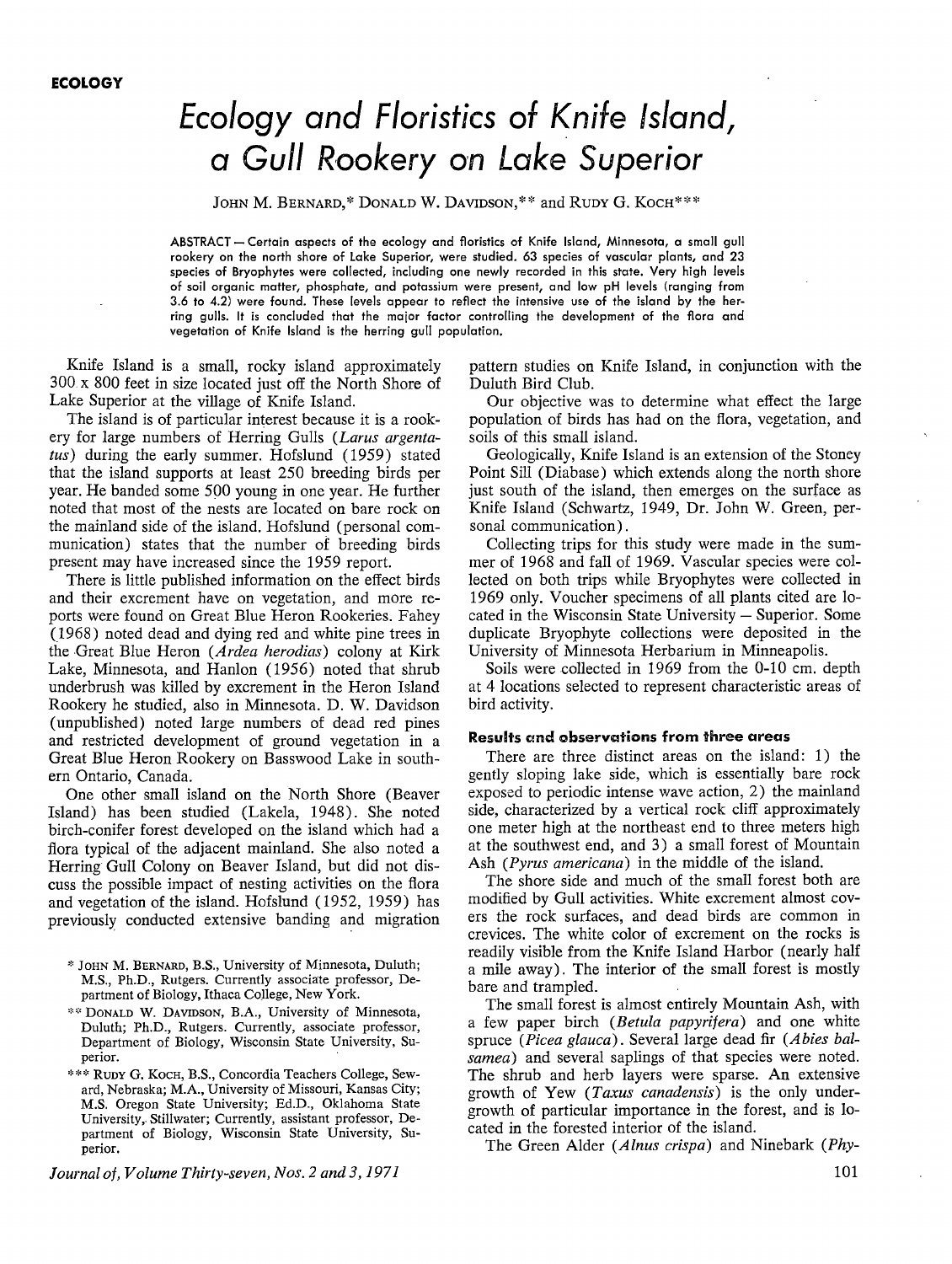TABLE 1. *List of Vascular Plants from Knife Island, Minnesota.* 

*Abies balsamea* (L.) Mill. *Acer spicatum* Lam. *Achillea millefolium L., forma millefolium Actaea rubra* (Ait.) Willd. *Agropyron trachycaulum* (Link.) Malte. var. *glaucum* (Pease & Moore) Moore *Agrostis alba* L., var. *alba Agrostis scabra* Willd. *Alnus crispa* (Ait.) Pursh. *Aster ciliolatus* Lindl. *Aster simplex* Willd. *Bechmannia syzigachne* (Steud.) Fern. *Betula papyrifera* Marsh. *Calamagrostis canadensis* (Michx.) Beauv. var. *canadensis Campanula rotundif olia* L. *Capsella bursa-pastoris* (L.) Medic. *Cardamine pensylvanica* Muhl. *Cinna latifolia* Griseb. *Cirsium arvense* (L.) Scop. *Cirsium vulgare* (Savi) Tenore *Clintonia borealis* (Ait.) Raf. *Corn us stolonif era* Michx. *Deschampsia caespitosa* (L.) Beauv. *Diervilla lonicera* **Mill.**  *Dryopteris spinulosa* (Mull.) Watt. var. *spinulosa Epilobium angustifolium* L. *Erysimum cheiranthoides* L. *Galeopsis tetrahit* L. *Glyceria grandis* S. Wats. *Gnaphalium uliginosum* L. *Hordeum jubatum* L. *Impatiens capensis* Meerb. *Lonicera canadensis* Marsh.  $\tilde{\mathcal{L}}_i$ *Matricaria matricarioides* (Less.) Porter *Physocarpus opulifolius* (L.) Maxim. *Piceaglauca* (Moench) Voss *Plantago major* L. *Poaannua* L. *Poa compressa* L. *Poa glauca* Vahl. *Poa interior* Rydb. *Poa palustris* L. *Polygonum aviculare* L. *Polygonum cilinode* Michx. *Populus tremuloides* Michx. *Potentilla norvegica* L. *Prunus pensylvanica* L. f. *Pyrus americana* (Marsh.) D. C. *Ranunculus acris* L. *Ribes glandulosum* Grauer *Ribes oxyacanthoides* L. *Rorippa islandica* (Oeder) Borbas *Rosa acicularis* Lindl. *Rosa blanda* Ait. *Rubus parvifiorus* Nutt. *Rubus setosus* Bigel. (sensu lat.) *Rubus strigosus* Michx. *Sambucus pubens* Michx. *Tanacetum vulgare* L. *Taxus canadensis* Marsh. *Trifolium repens* L. *Urtica dioica* L. *Viola sororia* Willd.

*socarpus opulifolius),* shubs common in rocky crevices on the entire north shore area, also were present in similar situations on Knife Island.

In total, 63 species of vascular plants were collected. They included six trees, 12 shrubs, 30 herbaceous forbs, 13 grasses, and two ferns (Table 1). In addition to the vascular plants, we collected 23 species of Bryophytes (Table 2). Most of the Bryophyte species ( 11) were collected in the forest, seven on the shore side, and five on more or less exposed, bare soil.

One species of moss, *Plagiothecium latibricola* is a species new to Minnesota. It is a small and relatively rare species which has been reported from Newfoundland, Nova Scotia, New Jersey, Ontario, and Wisconsin.

The soil was very shallow in the forest under the Mountain Ash trees. The pH of the four samples taken from various locations on the island ranged from 3.6 to 4.2. Very high levels of soil organic matter, phosphate, and potassium were present (Table 3).

#### **Bird activities affect vegetation**

It appears that the major factor governing the flora and vegetation of Knife Island is the Herring Gull population. The large number of resident birds, the nesting activities, the trampling of the soil, and the large amount of excrement all tend to restrict plant development.

Plants are found primarily in crevices on the shore side of the island and in the forest proper, where there is less bird activity. Any tree seedling or herbaceous species is subject to trampling and death if not thus protected.

The soil data also illustrate the profound influence of the bird population on this island. The low pH values and the very high organic matter, phosphorus, and potassium levels probably inhibit the growth of some plant species. The higher values of phosphorus and potassium were found where bird activity was greatest. As examples, phosphorus and potassium levels in the forest interior ( where bird activities are reduced) were less than half of the levels in the open and edge areas. These values are all far greater than in similar soils not exposed to bird activity.

The soil samples were taken in late fall after gull activity had lessened. It is possible that soil nutrient values then are lower than during nesting time. Rainfall certainly flushes nutrients off the island into Lake Superior.

Table 4 compares certain aspects of Beaver Island (Lakela, 1948) with Knife Island. While Lakela's studies showed that Beaver Island supported a Birch-conifer forest including five different conifers and three different deciduous trees, Knife Island has only Mountain Ash as an important tree species, with both large coniferous species either dead *(Abies balsamea)* or with a rotten center ( *Picea glauca).* 

Notably lacking from the flora of Knife Island were many species typical of northern forest conditions which are found by Lakela on Beaver Island associated with the dominant conifer vegetation, thus confirming the concept that the flora of Knife Island is more of a "weedy" nature. Totally lacking from Knife Island were the following species found on Beaver Island, and all typical of